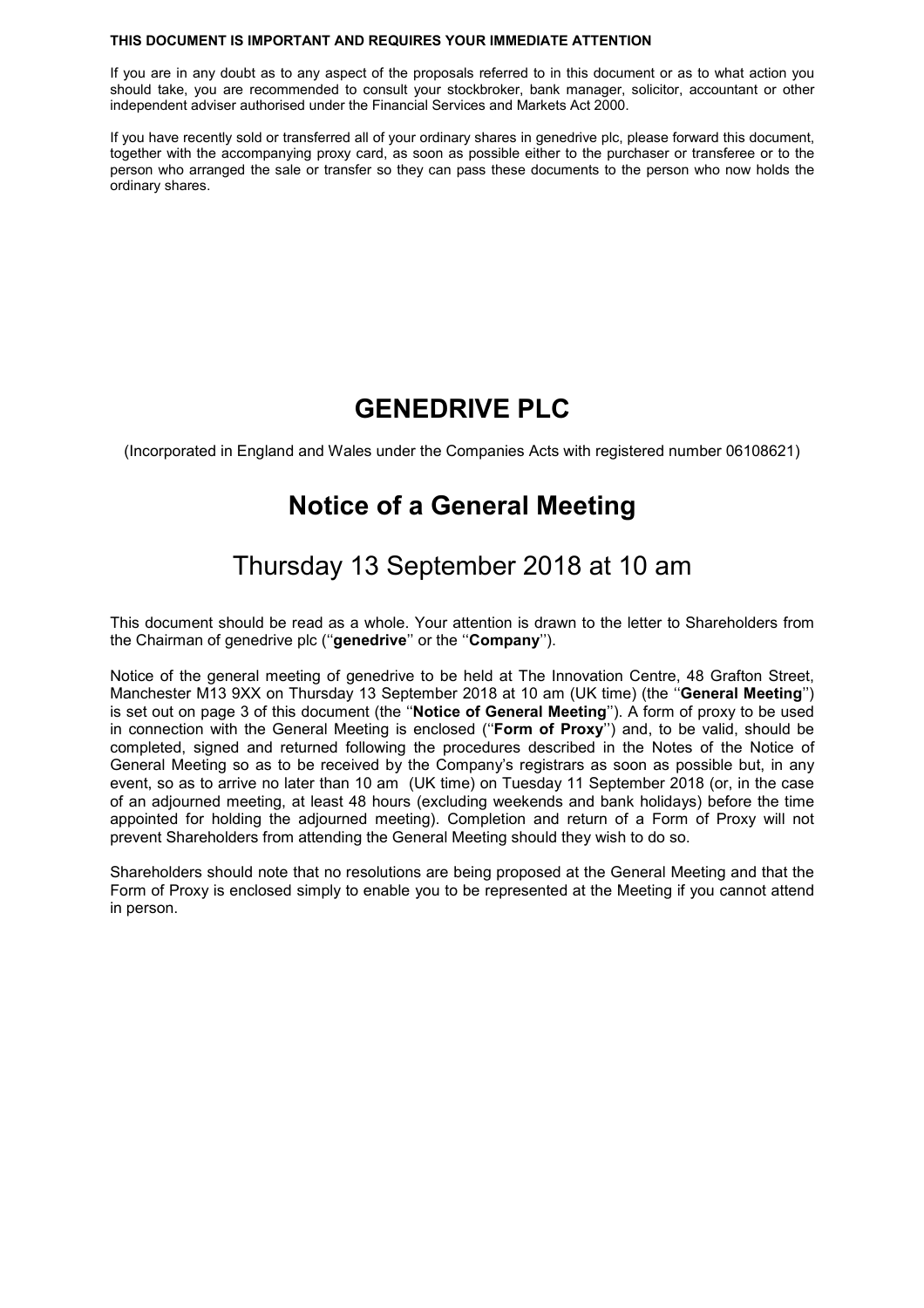www.genedriveplc.com



**Genedrive Plc** 

Registered Office: 48 Grafton Street, Manchester M13 9XX, United Kingdom Tel: 0161 989 0245 | Fax: 0161 989 0262

**Directors**  Ian Gilham David Budd Matthew Fowler Roger Lloyd Robert Nolan Tom Lindsay Chris Yates

Dear Shareholder,

24 August 2018

On 13 July 2018, the Company issued a unaudited trading update for the twelve months ended 30 June 2018. This trading update noted that the Group closed the financial year with £3.5 million of cash, ahead of previous market expectations, and reflecting in part the completion of the disposal of the Services businesses in June 2018.

Since the trading update, the Company has continued to trade in line with Management expectations.

The Company and its Auditors are in the process of completing the Financial Statements for the Company and the Group for the year ended 30 June 2018. It is anticipated that the Company's Preliminary Results will be published no later than November 2018, with the Annual Report being sent to Shareholders directly after publication of the Preliminary Results.

Whilst the audited net assets of the Company as at 30 June 2018 are not yet available, the Board believes that on completion of the audit, the net assets of the Company will fall below half of the value of the called up share capital of the Company.

Under section 656 of the Companies Act 2006 (**Section 656**), when a board becomes aware that the net assets of a public company are half or less than the value of its called up share capital, the directors are required, within 28 days, to call a general meeting of the company for the purpose of considering whether any, and if so what, steps should be taken to deal with the situation.

As required, the Board has today issued a notice to hold a General Meeting of the Company at 10 am on Thursday 13 September 2018 at The Incubator Building, 48 Grafton Street, Manchester M13 9XX in connection with Section 656.

Given the levels of cash in the business, the commencement of commercial sales for the genedrive HCV<sup>©</sup> ID Kit in March 2018 and the award of over £2m of grant funding in the last financial year, the low level of net assets is not considered to be of material concern to the Board. The Board does not therefore consider that specific steps require to be taken in respect of Section 656 and, accordingly, no resolutions will be put to Shareholders at the General Meeting.

The financial position of the Group and implementation of the strategy to grow the diagnostics business and exploit the opportunities of decentralised molecular diagnostics are, and will be, kept under review by the Board.

A Form of Proxy is enclosed to enable a Shareholder to be represented at the General Meeting if they cannot attend in person. To be valid, the Form of Proxy should be completed, signed and returned to the Company's registrars as soon as possible but, in any event, so as to arrive no later than 10 am (UK time) on Tuesday 11 September 2018 (or, in the case of an adjourned meeting, at least 48 hours (excluding weekends and bank holidays) before the time appointed for holding the adjourned meeting).

Yours sincerely

Dr Ian Gilham Chairman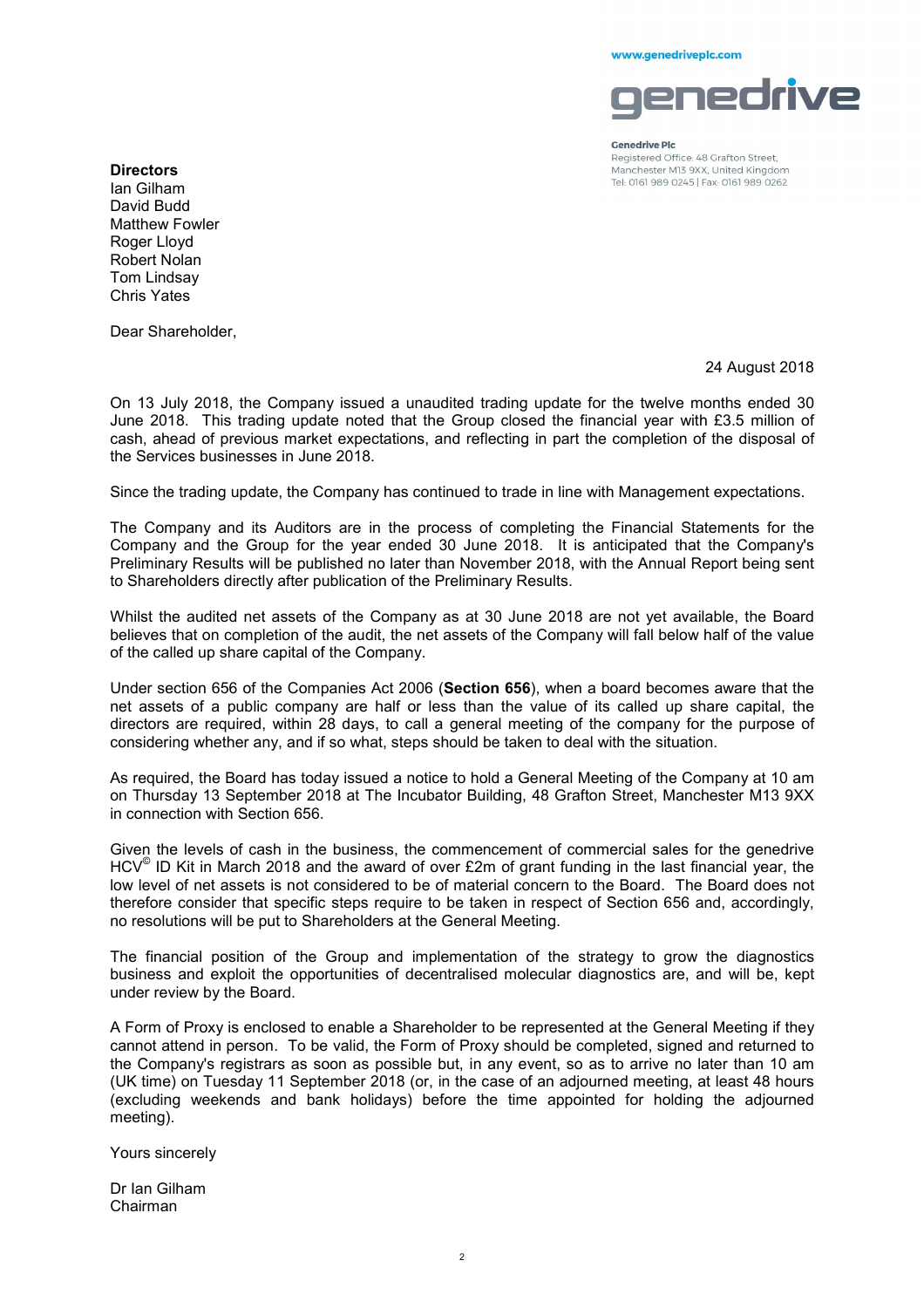## **PUBLIC COMPANY LIMITED BY SHARES**

## **NOTICE OF GENERAL MEETING**

## **OF**

## **GENEDRIVE PLC (THE "COMPANY")**

## **(Registered in England and Wales under company number 06108621)**

NOTICE IS HEREBY GIVEN that a General Meeting of the Company will be held at The Innovation Centre, 48 Grafton Street, Manchester M13 9XX on Thursday 13 September 2018 at 10 am to consider, pursuant to Section 656 of the Companies Act 2006, whether any, and if so what, steps should be taken to address the fact that the net assets of the Company have fallen to half or less of its called up share capital.

By order of the Board

..................................... Matthew Fowler Company Secretary Date: 24 August 2018

genedrive plc Registered office: The Incubator Building Grafton Street Manchester M13 9XX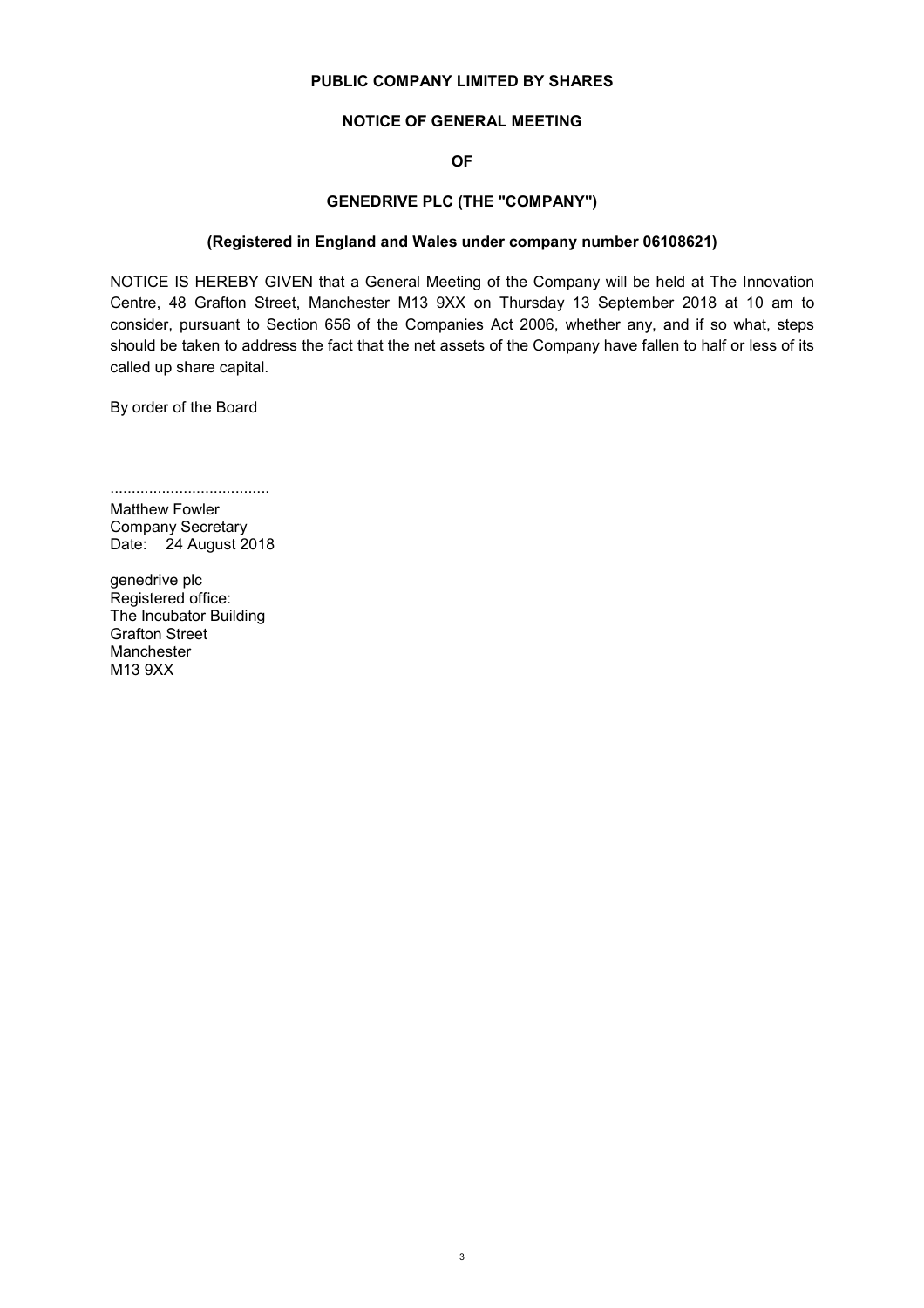## **Entitlement to attend and vote**

- 1. Only those Shareholders registered in the Company's register of members at:
- 6 pm on 11 September 2018; or,
- if this meeting is adjourned, at 6 pm on the day two days prior to the adjourned meeting,

shall be entitled to attend, speak and vote at the meeting. Changes to the register of members after the relevant deadline shall be disregarded in determining the rights of any person to attend and vote at the meeting.

## **Website giving information regarding the meeting**

2. Information regarding the meeting, can be found at http://www.genedriveplc.com/.

## **Appointment of proxies**

- 3. If you are a Shareholder entitled to attend and vote at the General Meeting, you are entitled to appoint one or more proxies to exercise all or any of your rights to attend, speak and vote at the General Meeting instead of you. You should have received a proxy form with this notice of meeting. A proxy does not need to be a member of the Company but must attend the meeting to represent you. You can only appoint a proxy using the procedures set out in these notes and the notes to the proxy form.
- 4. You may appoint more than one proxy provided each proxy is appointed to exercise the rights attached to a different share or shares held by that Shareholder. To appoint more than one proxy, please contact our registrar, Neville Registrars Limited, on 0121 585 1131 or at Neville House, Steelpark Road, Halesowen B62 8HD. You will need to state clearly on each proxy form the number of shares in relation to which the proxy is appointed. Failure to specify the number of shares to which each proxy appointment relates or specifying a number in excess of those held by the Shareholder will result in the proxy appointment being invalid. If you wish your proxy to speak on your behalf at the meeting you will need to appoint your own choice of proxy (not the chairman) and give your instructions directly to them.
- 5. Appointment of a proxy will not preclude a Shareholder from attending and voting in person at the General Meeting.
- 6. Shareholders can:
- Appoint a proxy or proxies and give proxy instructions by returning the enclosed proxy form by post (see note 7).
- If a CREST member, register their proxy appointment by utilising the CREST electronic proxy appointment service (see note 8).
- You may not use any electronic address provided either in this Notice of Meeting or any related documents to communicate with the Company for any purpose other than as expressly stated.

## **Appointment of proxy by post**

7. To be effective, the completed and signed proxy form, and any power of attorney or other authority under which it is executed (or a duly certified copy of any such Power of Attorney) must be deposited at the office of the Company's Registrars, Neville Registrars Limited at Neville House, Steelpark Road, Halesowen, B62 8HD not less than 48 hours (excluding weekends and bank holidays) before the time for holding the meeting (i.e. by 10 am on 11 September 2018) and if not so deposited shall be invalid.

## **Appointment of proxies through CREST**

8. CREST members who wish to appoint a proxy or proxies by utilising the CREST electronic proxy appointment service may do so for the general meeting and any adjournment(s) of it by using the procedures described in the CREST Manual (available via www.euroclear.com). CREST personal members or other CREST sponsored members, and those CREST members who have appointed a voting service provider(s), should refer to their CREST sponsor or voting service provider(s), who will be able to take the appropriate action on their behalf.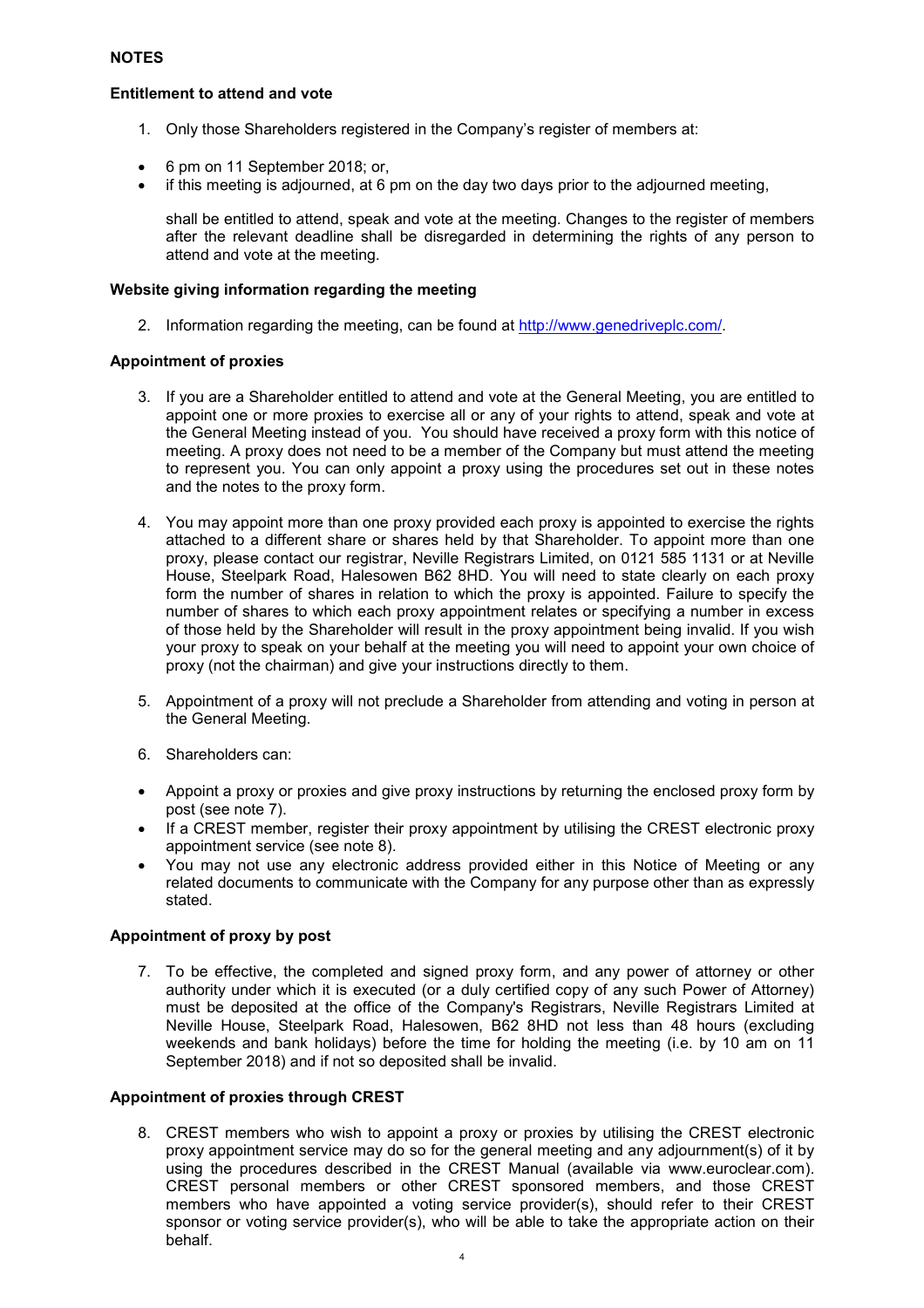- 9. For a proxy appointment or instructions made using the CREST service to be valid, the appropriate CREST message (a **CREST Proxy Instruction**) must be properly authenticated in accordance with Euroclear UK & Ireland Limited's (**Euroclear**) specifications and must contain the information required for such instructions, as described in the CREST Manual. The message, regardless of whether it constitutes the appointment of a proxy or is an amendment to the instruction given to a previously appointed proxy, must, in order to be valid, be transmitted so as to be received by Neville Registrars Limited (ID 7RA11) no later than 10 am on 11 September 2018, or, in the event of an adjournment of the meeting, 48 hours (excluding weekends and bank holidays) before the adjourned meeting. For this purpose, the time of receipt will be taken to be the time (as determined by the timestamp applied to the message by the CREST Applications Host) from which the issuer's agent is able to retrieve the message by enquiry to CREST in the manner prescribed by CREST. After this time, any change of instructions to proxies appointed through CREST should be communicated to the appointee through other means.
- 10. CREST members and, where applicable, their CREST sponsors or voting service provider(s) should note that Euroclear does not make available special procedures in CREST for any particular message. Normal system timings and limitations will therefore apply in relation to the input of CREST Proxy Instructions. It is the responsibility of the CREST member concerned to take (or, if the CREST member is a CREST personal member or sponsored member, or has appointed a voting service provider(s), to procure that his/her CREST sponsor or voting service provider(s) take(s)) such action as shall be necessary to ensure that a message is transmitted by means of the CREST system by any particular time. In this connection, CREST members and, where applicable, their CREST sponsors or voting service provider(s) are referred, in particular, to those sections of the CREST Manual concerning practical limitations of the CREST system and timings.
- 11. The Company may treat as invalid a CREST Proxy Instruction in the circumstances set out in regulation 35(5)(a) of the Uncertificated Securities Regulations 2001.

## **Appointment of proxy by joint members**

12. In the case of joint holders, where more than one of the joint holders completes a proxy appointment, only the appointment submitted by the most senior holder will be accepted. Seniority is determined by the order in which the names of the joint holders appear in the Company's register of members in respect of the joint holding (the first-named being the most senior).

### **Changing proxy instructions**

- 13. Shareholders may change proxy instructions by submitting a new proxy appointment using the methods set out above. Note that the cut off time for receipt of proxy appointments also apply in relation to amended instructions; any amended proxy appointment received after the relevant cut-off time will be disregarded.
- 14. Where you have appointed a proxy using the hard-copy proxy form and would like to change the instructions using another hard-copy proxy form, please contact Neville Registrars Limited on 0121 585 1131 or at Neville House, Steelpark Road, Halesowen, B62 8HD.
- 15. If you submit more than one valid proxy appointment, the appointment received last before the latest time for the receipt of proxies will take precedence.

#### **Termination of proxy appointment**

- 16. A Shareholder may change a proxy instruction but to do so you will need to inform the Company in writing by sending a signed hard-copy notice clearly stating your intention to revoke your proxy appointment to Neville Registrars Limited at Neville House, Steelpark Road, Halesowen, B62 8HD. In the case of a Shareholder which is a company, the revocation notice must be executed under its common seal or signed on its behalf by an officer of the company or an attorney for the company. Any power of attorney or any other authority under which the revocation notice is signed (or a duly certified copy of such power or authority) must be included with the revocation notice.
- 17. The revocation notice must be received by Neville Registrars Limited no later than 10 am on 11 September 2018.
- 18. If you attempt to revoke your proxy appointment but the revocation is received after the time